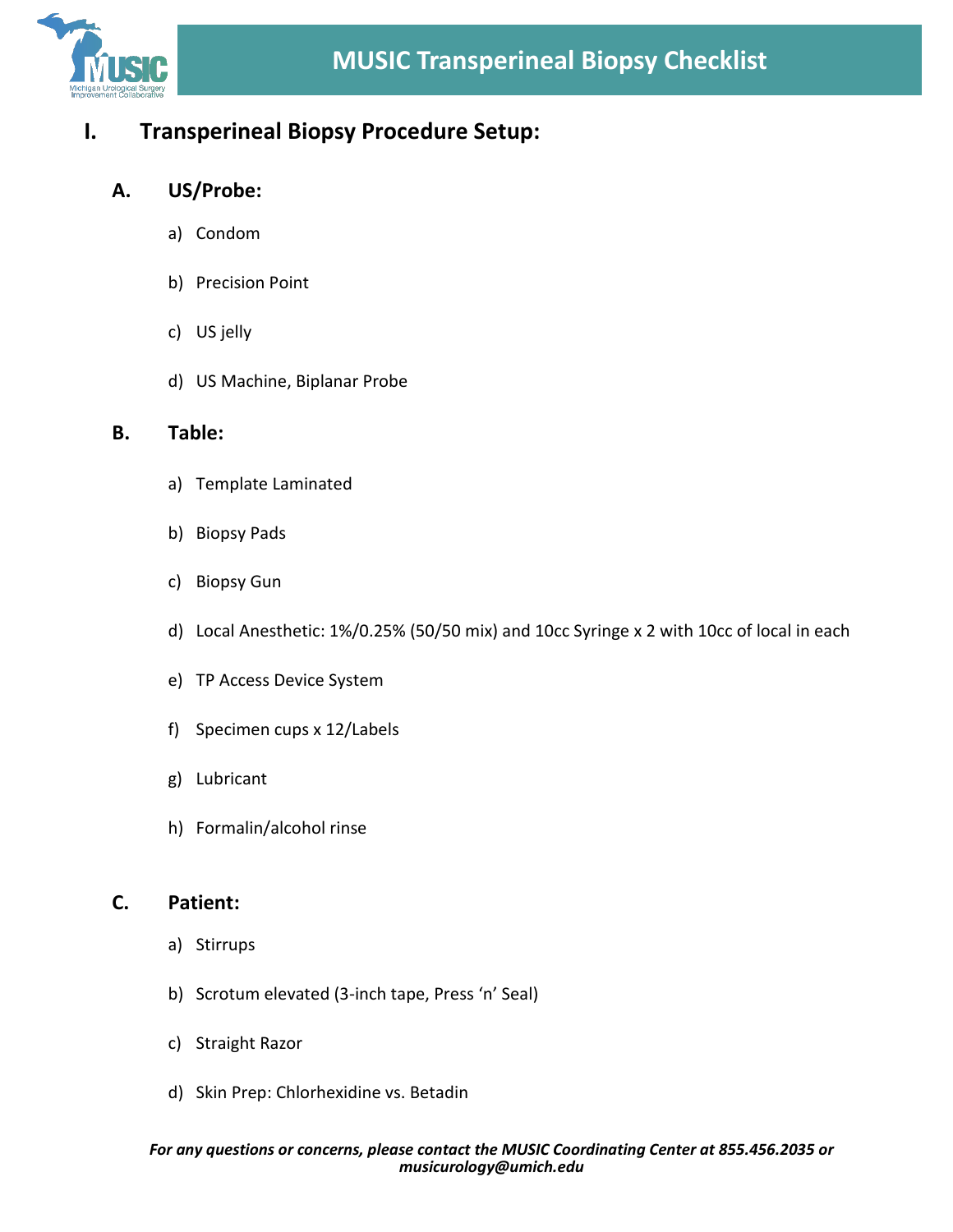# **II. Ordering Information:**

| <b>Name of Device</b>                      | Company                                              | <b>Order Number</b>                   |           |
|--------------------------------------------|------------------------------------------------------|---------------------------------------|-----------|
| PrecisionPoint Transperineal Access System |                                                      |                                       |           |
|                                            | Perineologic                                         | <b>REF: P1001</b>                     |           |
| 25G x 1.5 Needle                           |                                                      |                                       |           |
|                                            | Covidien Monoject                                    | REF: 1188825112                       |           |
|                                            | <b>BD PrecisionGlide</b>                             | REF: 305127                           | क्का 25G1 |
| <b>Biopsy Foam Pads</b>                    |                                                      |                                       |           |
|                                            | Fisherbrand                                          | Cat No.: 22038222,<br>+H1382203822238 |           |
|                                            | <b>Mercedes Medical</b><br>Platinumline Biopsy Pads  | <b>MER BLKSPNG</b>                    |           |
| <b>Ultrasound Gel</b>                      |                                                      |                                       |           |
|                                            | Medichoice                                           | 10080212                              |           |
| <b>Ultrasound Probe Condom</b>             |                                                      |                                       |           |
|                                            | <b>Civco Neoguard Transducer</b><br>Cover (2.0x30cm) | REF: 610-1127                         |           |
| 14G Angiocath                              |                                                      |                                       |           |
|                                            | Braun Introcan Safety 14G x<br>1.25                  | REF: 4251890-02                       |           |
| 20G x 6, 0.9mm x 152mm Spinal Needle       |                                                      |                                       |           |
|                                            | <b>BD Spinal Needle</b>                              | 405211                                |           |
| Bard 18G x 25cm Biopsy Gun                 |                                                      |                                       |           |
|                                            | <b>Bard Max-Core</b>                                 | <b>REF: MC1825</b>                    |           |

*For any questions or concerns, please contact the MUSIC Coordinating Center at 855.456.2035 or [musicurology@umich.edu](mailto:musicurology@umich.edu)*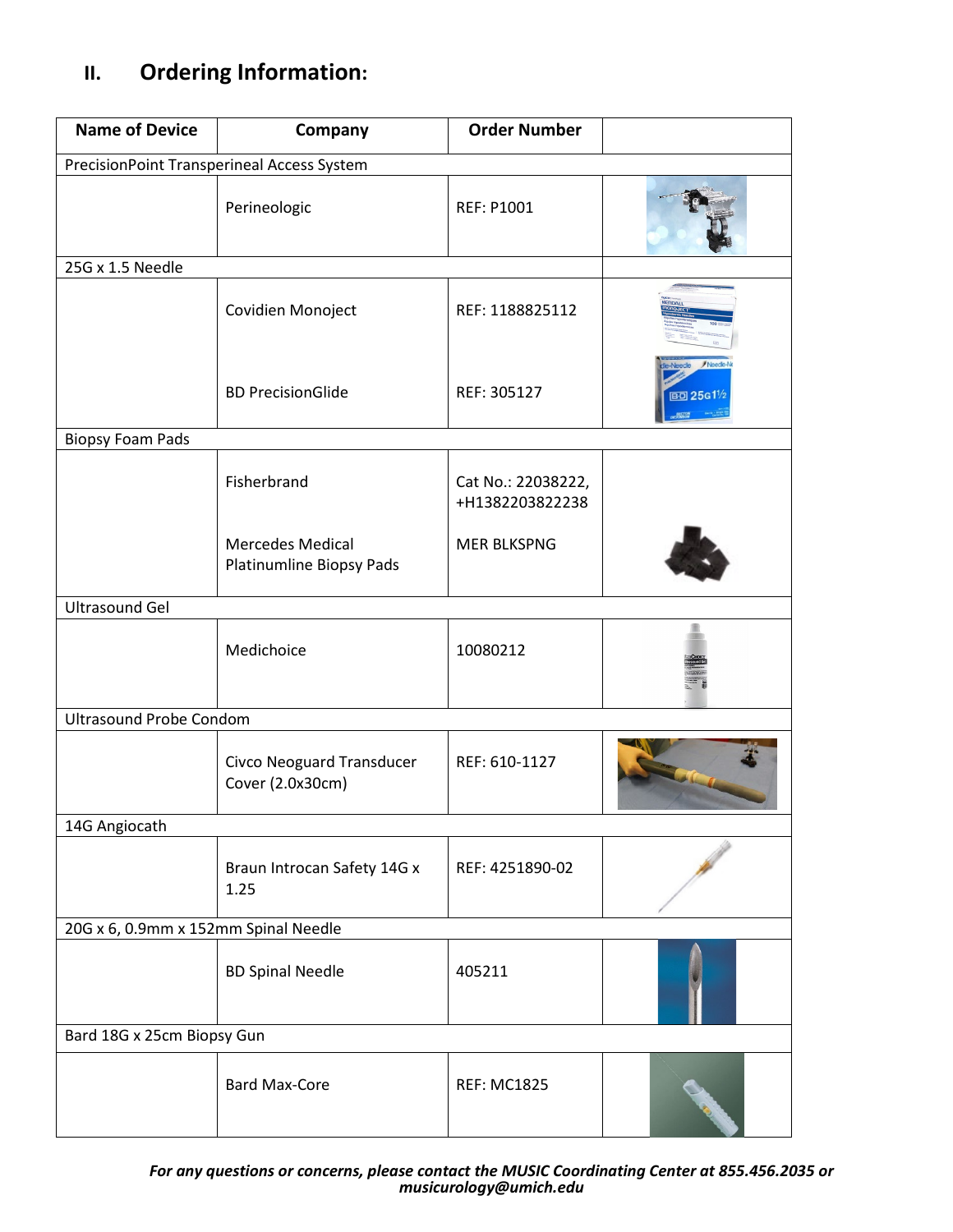## **III. Appendix:**

**A. US/Probe Setup:**



- a. Condom
- b. Precision Point
- c. US jelly
- d. US Machine, Biplanar Probe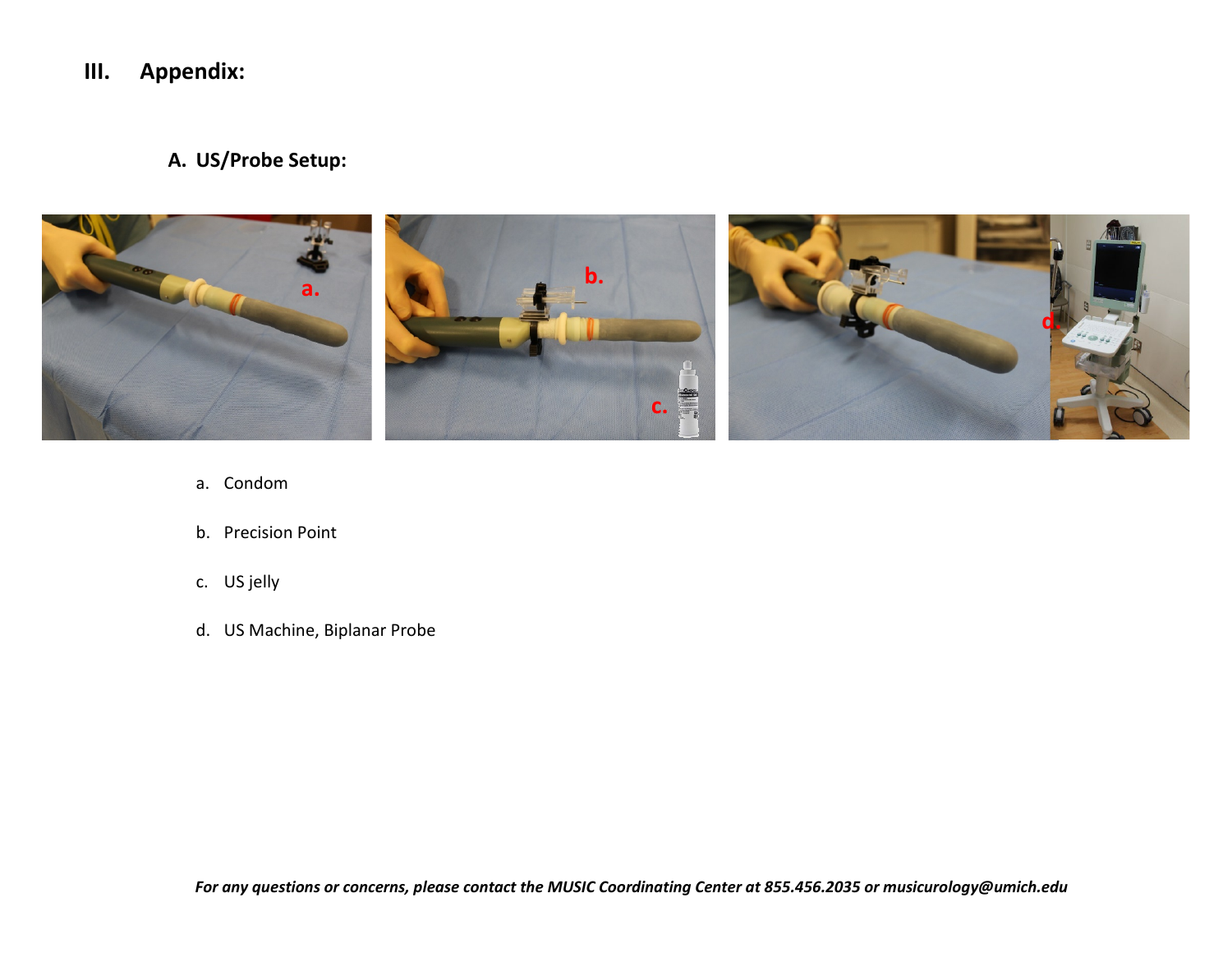### **B. Table Setup:**



- a. Template Laminated **f.** Lubricant
- 
- 
- d. Local Anesthetic: 1%/0.25% (50/50 mix) and 10cc Syringe x 2 with 10cc of local in each
- e. TP Access Device System
- 
- b. Biopsy Pads and The Community of the Biopsy Pads and The Community of the Biopsy Pads and The Community of the Biopsy Pads and The Community of the Biopsy Pads and The Community of the Community of the Community of the
- c. Biopsy Gun h. Specimen cups x 12/Label